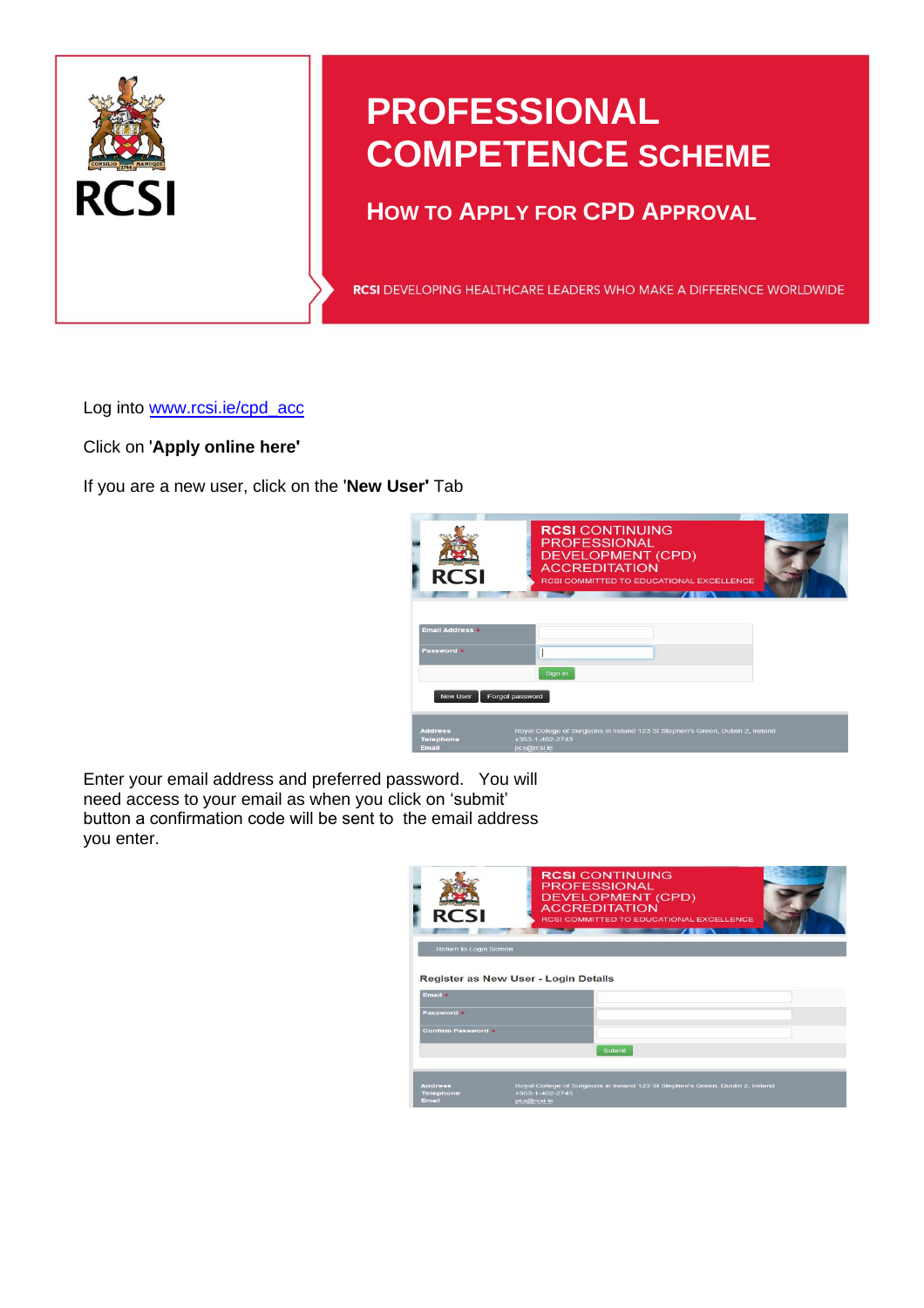

| Return to Login Screen                                                                                                                                                                                                                                                                                                                                                                                                                                                                                                                                                     |  |  |  |  |  |
|----------------------------------------------------------------------------------------------------------------------------------------------------------------------------------------------------------------------------------------------------------------------------------------------------------------------------------------------------------------------------------------------------------------------------------------------------------------------------------------------------------------------------------------------------------------------------|--|--|--|--|--|
|                                                                                                                                                                                                                                                                                                                                                                                                                                                                                                                                                                            |  |  |  |  |  |
| <b>Email Address Validation</b>                                                                                                                                                                                                                                                                                                                                                                                                                                                                                                                                            |  |  |  |  |  |
| <b>Email Address</b>                                                                                                                                                                                                                                                                                                                                                                                                                                                                                                                                                       |  |  |  |  |  |
| An email has been sent to the above email address which contains a URL link which you can click on. You must use this URL (Website address) on t<br>is displaying this page. Using it on another browser, or on another device will not work. If your email software is on the device that you are using to di<br>Web Browser you are using to display this page is the default Web Browser on this device then simply clicking on the link in the email should allow yo<br>you should copy the link from the email and paste it into the address bar of this Web Browser. |  |  |  |  |  |
| This link will only be active and usable for a short amount of time (usually about 15 minutes). You will need to start this process again if you do not us<br>timeframe.                                                                                                                                                                                                                                                                                                                                                                                                   |  |  |  |  |  |
| Once you have clicked the link to validate your email address you can close this page.                                                                                                                                                                                                                                                                                                                                                                                                                                                                                     |  |  |  |  |  |
|                                                                                                                                                                                                                                                                                                                                                                                                                                                                                                                                                                            |  |  |  |  |  |

#### **Go to your email inbox to retrieve the email with the email address validation link**

| rom:<br>To:                                                                                                                                                                                                                                                                                                                                                                                                                                                          | PCS <noreply@rcsi.ie></noreply@rcsi.ie>                                           |  |  |  |  |  |  |  |  |
|----------------------------------------------------------------------------------------------------------------------------------------------------------------------------------------------------------------------------------------------------------------------------------------------------------------------------------------------------------------------------------------------------------------------------------------------------------------------|-----------------------------------------------------------------------------------|--|--|--|--|--|--|--|--|
| CC:<br>subject:                                                                                                                                                                                                                                                                                                                                                                                                                                                      | CPD accreditation email validation                                                |  |  |  |  |  |  |  |  |
| To validate your email address please use the following link:                                                                                                                                                                                                                                                                                                                                                                                                        |                                                                                   |  |  |  |  |  |  |  |  |
|                                                                                                                                                                                                                                                                                                                                                                                                                                                                      | https://cpdevents.rcsi.ie/register/confirm/token/7d16dac7a8f4a542c7d70a660f1d49f2 |  |  |  |  |  |  |  |  |
| You must use this link (Website address) on the same web browser that you used to enter your email address. Using it<br>device will not work. If this device is the one that you used to enter your email address, and the Web Browser you use<br>default Web Browser on this device then simply clicking on the link above should allow you to continue. Otherwise yo<br>and paste it into the address bar of the Web Browser where you entered your email address. |                                                                                   |  |  |  |  |  |  |  |  |
| This link will only be active and usable for a short amount of time (usually about 15 minutes). You will need to start the<br>link within the allowed timeframe.                                                                                                                                                                                                                                                                                                     |                                                                                   |  |  |  |  |  |  |  |  |
|                                                                                                                                                                                                                                                                                                                                                                                                                                                                      | If you have any queries please contact pcs@rcsi.ie / 01 402 2743                  |  |  |  |  |  |  |  |  |

#### **Click on the link in the email to validate your email**

Complete all the mandatory **\*** fields and press 'submit'

### Register as New User - Enter Personal Details

| Title $\star$            | <b>Mister</b><br>▼         |
|--------------------------|----------------------------|
| Surname *                |                            |
| <b>First Names *</b>     |                            |
| Date of Birth *          | $\pmb{\mathrm{v}}$<br>▼    |
| Gender *                 | Male<br>$\pmb{\mathrm{v}}$ |
| Nationality *            | Republic of Ireland<br>▼   |
| <b>Mobile Phone *</b>    |                            |
| <b>Alternative Email</b> |                            |
|                          | Submit                     |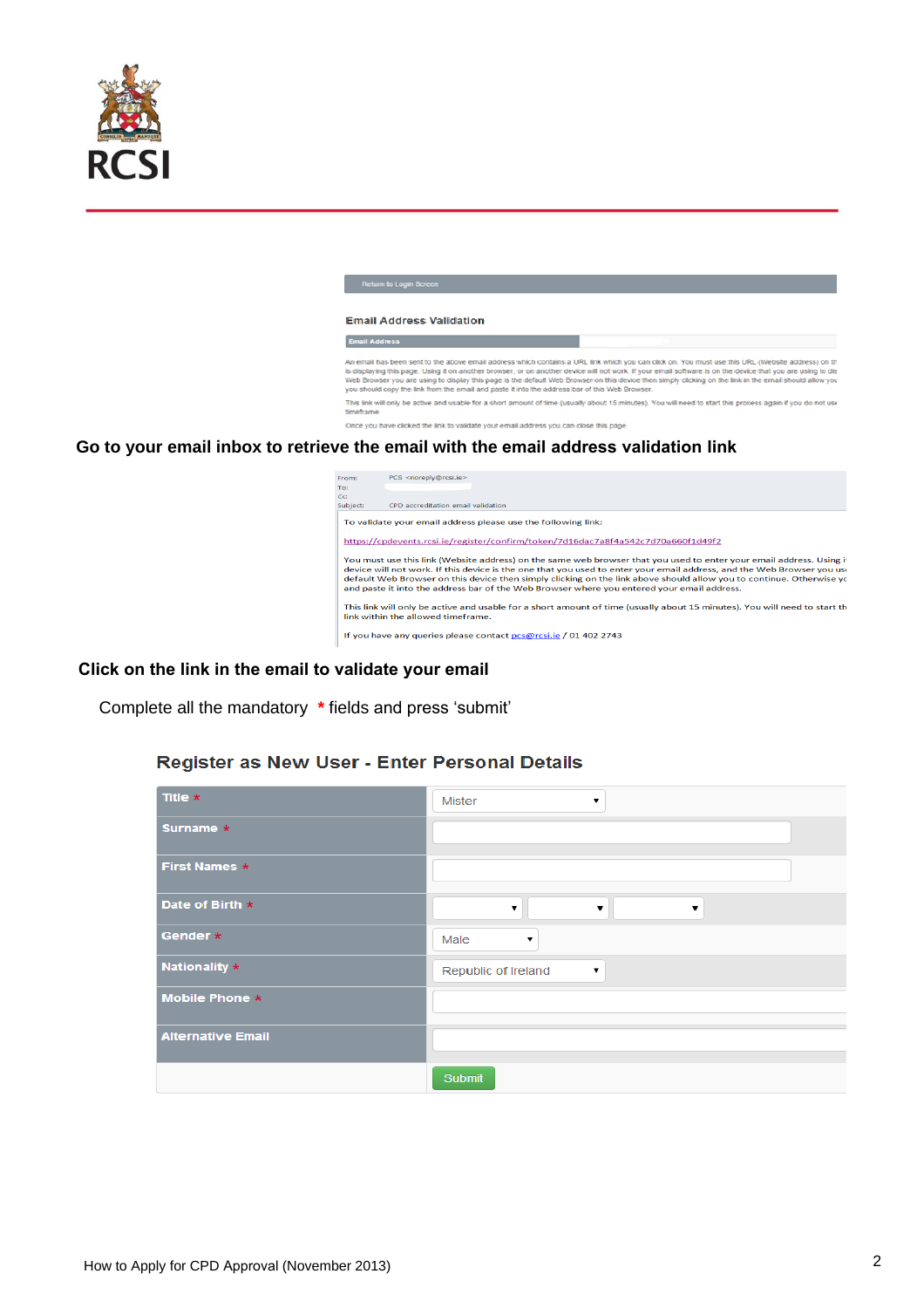

Your Account has now been created.

# **Click on the 'Home' button**

# **and you can apply for CPD approval**



# **Click on 'Add New Event' to apply for CPD credits**



## Complete all the mandatory \* fields and attach a schedule / programme of activity



#### **Add Event**